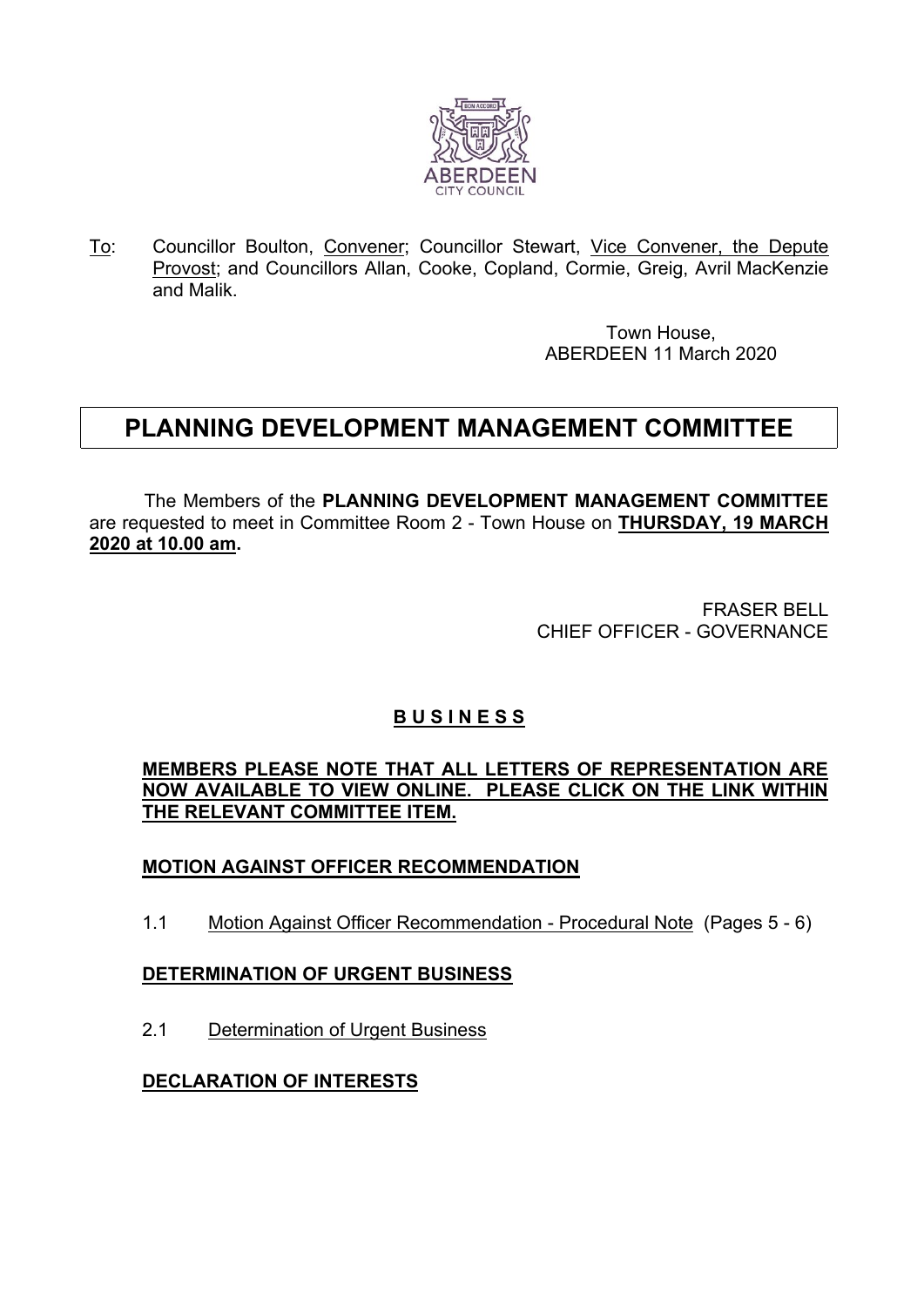3.1 Members are requested to intimate any declarations of interest (Pages 7 - 8)

#### **MINUTES OF PREVIOUS MEETINGS**

4.1 Minute of Meeting of the Planning Development Management Committee of 20 February 2020 - for approval (Pages 9 - 20)

#### **COMMITTEE PLANNER**

5.1 Committee Planner (Pages 21 - 22)

### **WHERE THE RECOMMENDATION IS ONE OF APPROVAL**

6.1 Detailed Planning Permission - 218 Auchmill Road Aberdeen - 191460 (Pages 23 - 38) Planning Reference – 191460/DPP

All documents associated with this application can be found at the following link and enter the reference number above:- [Link.](https://publicaccess.aberdeencity.gov.uk/online-applications/)

Planning Officer: Robert Forbes

6.2 Detailed Planning Permission - former Ross Clinic, May Baird Avenue, Aberdeen - 191755 (Pages 39 - 50) Planning Reference – 191755/DPP

All documents associated with this application can be found at the following link and enter the reference number above:- [Link.](https://publicaccess.aberdeencity.gov.uk/online-applications/) 

Planning Officer: Lucy Greene

#### **OTHER REPORTS**

- 7.1 Development Along Lanes Technical Advice Note PLA/20/063 (Pages 51 - 78)
- 7.2 Materials Technical Advice Note PLA/20/046 (Pages 79 122)

#### **DATE OF NEXT MEETING**

8.1 Thursday 30 April 2020 at 10am